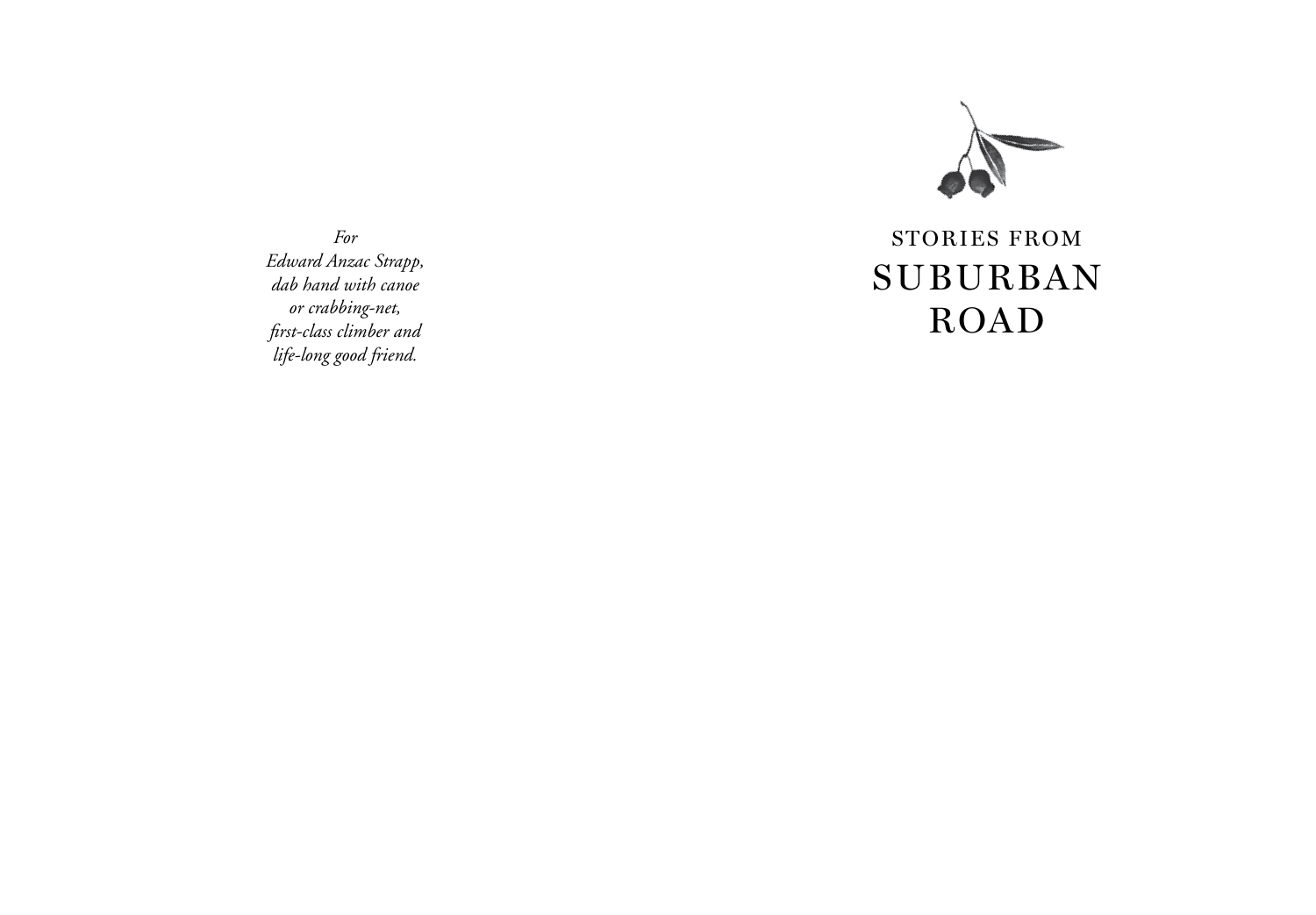Thomas Arthur Guy Hungerford was born in Perth, Western Australia, in 1915. He grew up in the South Perth area and served in the Australian army during World War II. After concluding his army service in 1947 he worked as a journalist, living in Canberra, Hong Kong, New York and Perth. He worked as a freelance writer after his retirement in 1967.

Tom Hungerford began writing in his late teens. *The Ridge and the River*, the first of his four novels, was published in 1952, and his articles, poetry and short stories have been published widely in journals, newspapers and anthologies throughout Australia and overseas.

His first collection of short stories, *Wong Chu and the Queen's Letterbox*, was published by Fremantle Press (then Fremantle Arts Centre Press) in 1976. Three collections of autobiographical stories with Fremantle Press followed: *Stories From Suburban Road* on growing up in Australia between 1920 and 1939, *A Knockabout with a Slouch Hat* about his wartime and immediate postwar experiences in occupied Japan and then Canberra, and *Red Rover All Over* about his experiences as a journalist from the 1950s to the 1980s.

Tom Hungerford died in 2011.



# Storie s from SUBURBAN **ROAD**

*T.A.G. Hungerford*

**FREMANTLE PRESS**  $t$ reasures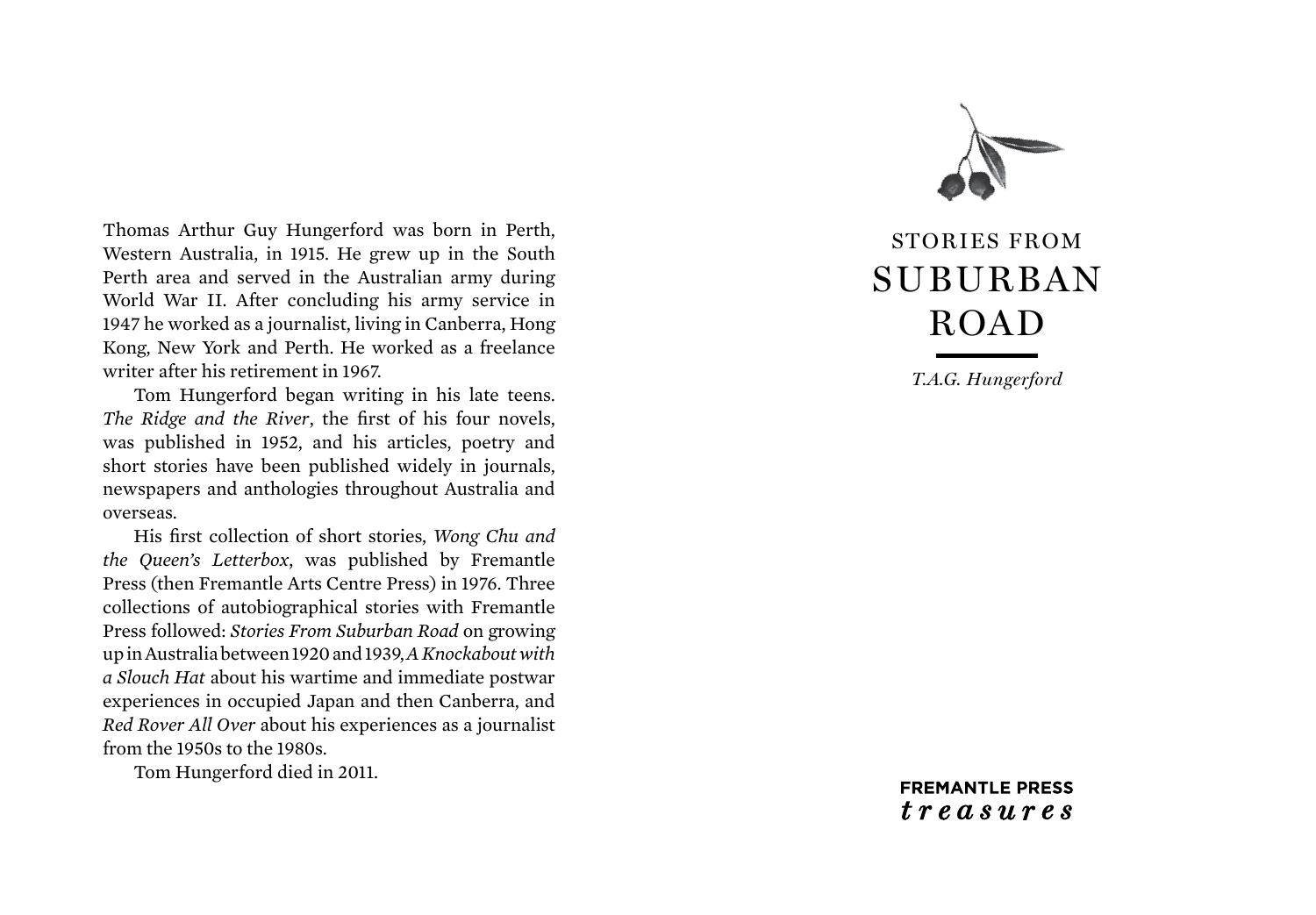First published 1983 by FREMANTLE PRESS 25 Quarry Street, Fremantle (PO Box 158, North Fremantle 6159) Western Australia www.fremantlepress.com.au

Paperback edition reprinted 1985, 1986, 1987, 1988, 1989, 1990, 1991, 1992, 1994, 1995, 1997, 1999. Published 2003 in the paperback collection *Straight Shooter* (with *A Knockabout with a Slouch Hat* and *Red Rover All Over*). This hardback edition published 2015. Copyright © The Estate of T.A.G. Hungerford, 1983. This book is copyright. Apart from any fair dealing for the purpose of private study, research, criticism or review, as permitted under the Copyright Act, no part may be reproduced by any process without written permission. Enquiries should be made to the publisher. Cover illustration and design by Studio Bomba. Printed by Everbest Printing Company, China. National Library of Australia Cataloguing-in-publication data Creator: Hungerford, T. A. G. (Thomas Arthur Guy), 1915–2011, author. Title: Stories from suburban road : Fremantle Press treasures / T.A.G. Hungerford. Edition: 2nd edition ISBN: 9781925163636 (hardback) Subjects: Hungerford, T. A. G. (Thomas Arthur Guy), 1915–2011. Authors, Australian—20th century—Biography. Journalists—Australia—20th century—Biography .

 Australian literature—20th century. Dewey Number: A823.3



Government of Western Australia Department of Culture and the Arts

Fremantle Press is supported by the State Government through the Department of Culture and the Arts.

## *Contents*

| King Bantam                              | 7   |
|------------------------------------------|-----|
| The Battle of Barney's Hill              | 30  |
| Old Ally Breen Went to See the Queen     | 45  |
| The Lucky Spinner                        | 59  |
| The Day of the Wonderful Eggs            | 82  |
| Coodie Crab Co.                          | 106 |
| The New Kid and the Racehorse Goanna     | 126 |
| Chinamen on the Footpath                 | 142 |
| Of Biddy and My Dad                      | 157 |
| Oh Mr Gallagher, Oh Mr Shean             | 166 |
| So Long, Rudolph                         | 181 |
| Down Como                                | 201 |
| The Lady Who Was Diddled by the Judge    | 215 |
| Professor Murdoch and the Old White Road | 243 |
| Millie, Mollie and Mae                   | 264 |
| The Day It All Ended                     | 292 |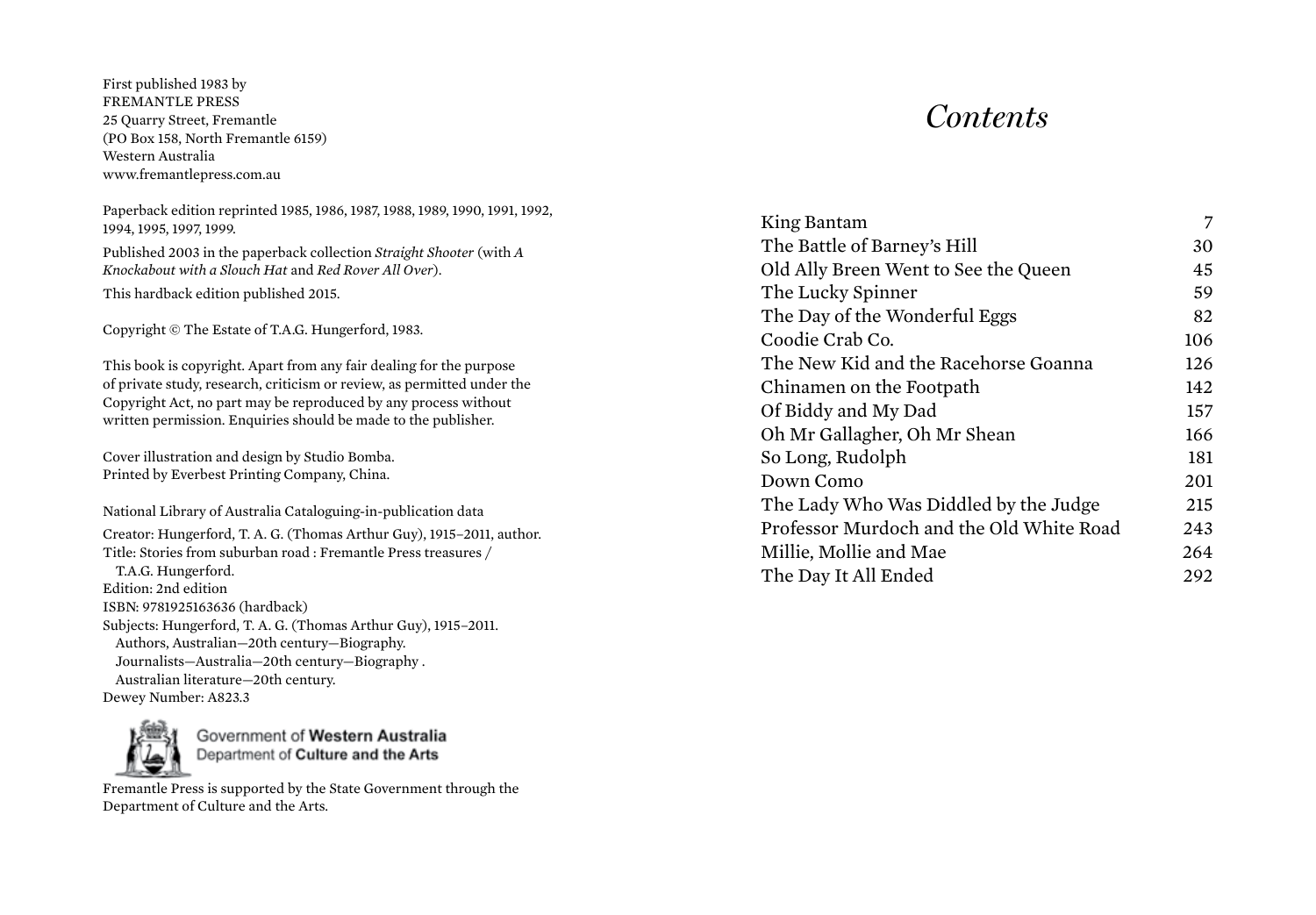### *King Bantam*

I think she was quite the most beautiful thing I had ever seen. Every rich amber feather was flecked at the end with chocolatey-brown, her shining russet hood covered her neck as far as her shoulders and her proud little black tail shimmered peacock-green every time she moved.

Half-a-dozen times on the way back from Ian's place I stopped and lifted the lid of the shoe box to stare raptly at my beautiful bantam hen.

She had one small defect. Her bright red comb and the little flaps of red skin beneath her beak, and much of her head, were completely covered with a hard, glistening helmet of stickfast flea.

When they got on the dog, as they sometimes did, I had to pull them off one by one with the tweezers my mother kept on the mantelpiece in the kitchen for pulling out splinters. It was slow work, and you had to be careful not to leave the head in or it might poison the dog. I felt it would take weeks to clean the hen up that way, and if they started breeding while I was doing it, I might be presented with another, never-ending, Saturday morning job. What was needed was something to finish them off in one fell sweep, forever. I comforted myself that my mother, who knew everything, would know what to do with the fleas. In my memory at least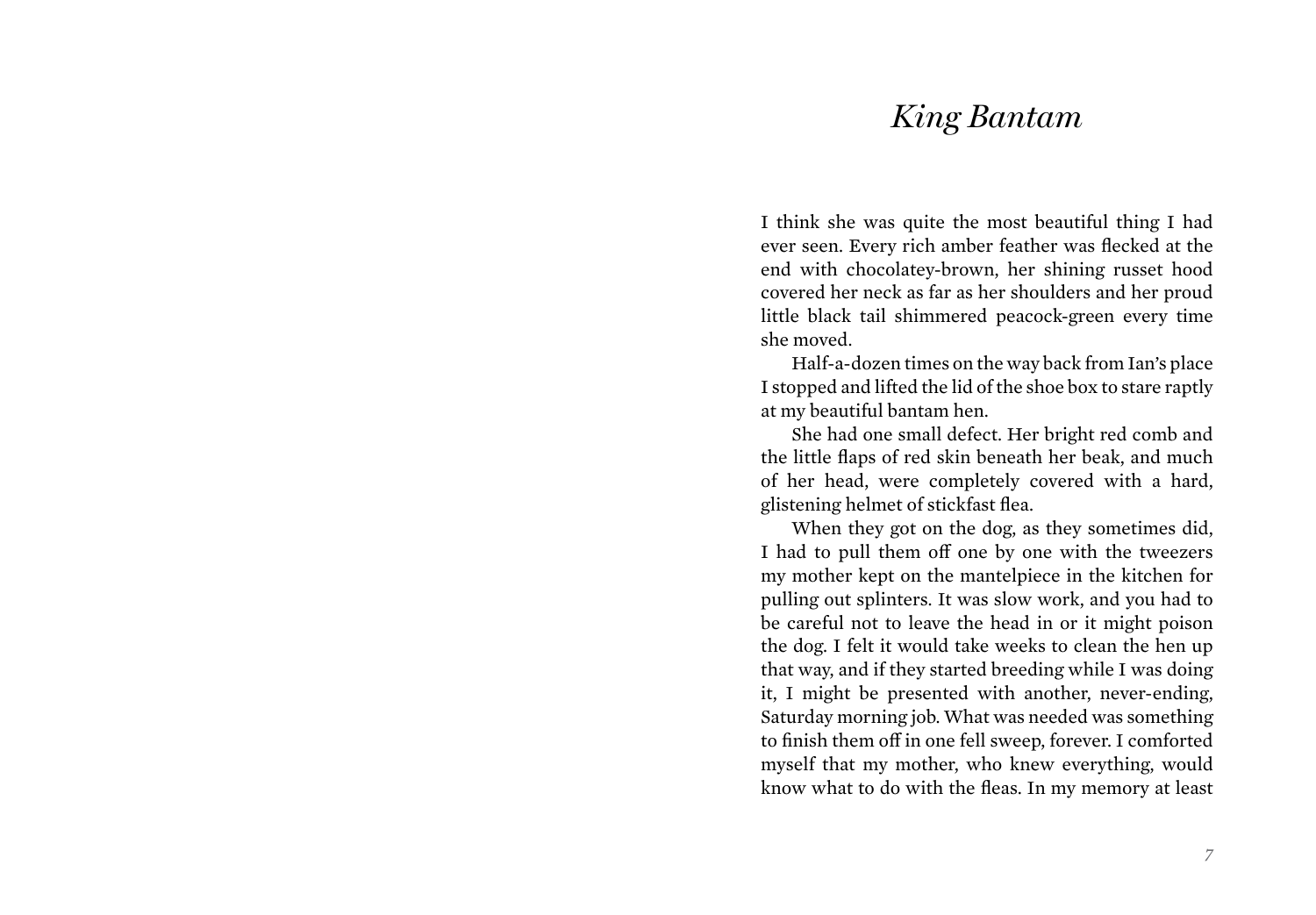she had never failed to come up with the solution to any of my problems.

Under the deep shade of the last street tree before reaching my home I stopped for the last time and lifted the lid of the box. For a moment before I did I pretended to myself that the hen had somehow got away, just to make even more tremendous the wonder of finding her still there when I lifted the lid, sitting still and so dignified in the pad of dried grass I had provided for her comfort. I said gently: 'Tuck! Tuck!' and without so much as moving her head she turned one bright eye up to me and replied, just as softly: *Tuck! Tuck!* I thought I would shout aloud for joy. She had messed in the straw, but that didn't matter. When I got home I would put her in the old cage the cocky had lived in until he had died — of the Lewdies, as my father's friend, Mr Bader, had said one night when they were playing cards. I was the only one who hadn't laughed. The cocky had been my friend for most of my lifetime. He had never been much of a talker, but when he was inclined he could whistle *Does-your-mother-want-a-rabbit-guts-and-allfor-ninepence*, and do a little jig to it on his perch. His old cage would do as a home for the banty until a yard of some sort could be run up for her.

Although I wouldn't have admitted it to anyone, I had so longed for a bantam that I had even prayed for it. Every night before I jumped into bed I knelt on the mat and rattled off a ragbag of prayers I had assembled from what I had been taught at home and what I had heard others saying at the convent school I attended. I always

tacked on every *Oh Sacred Heart of Jesus I place my trust in Thee!* I could manage, gabbling as many as ten of them in ten seconds. I had been told at school that every time I said one it meant three-hundred days off my sentence to Purgatory — which was where I would be sent, I had decided, since I reasoned I was neither really wicked nor entirely good, although somehow different from the babies who had died without being baptised.

One night, having won myself a sizeable reprieve, I tacked on as an afterthought: *And please, God, let me have a bantam*. It seemed like a fairly reasonable request even though, of course, you weren't supposed to ask for things for yourself. You prayed for others, and others prayed for you. I made a permanent feature of my new prayer, and I got my reward.

Now two weeks after I began the prayer, when I went up to Ian's to play after my Saturday morning jobs, I'd been given the shoe box with six holes punched in the lid. And the bantam hen inside.

I put the end of one finger gently on the glittering, pointed little red feathers under her chin, and stroked them. She sat still as a stone. Only her eyes seemed to move, flickering with a sort of blue film as my finger moved. She made a soft gurgling sound of contentment in her throat and shuffled about in the grass. I stared at her entranced, but already with the ghost of a worry rattling its chains at the back of my mind.

You could never really quite know how my mother was going to take things, especially animals. She had been fond of the cocky, and she had really cried the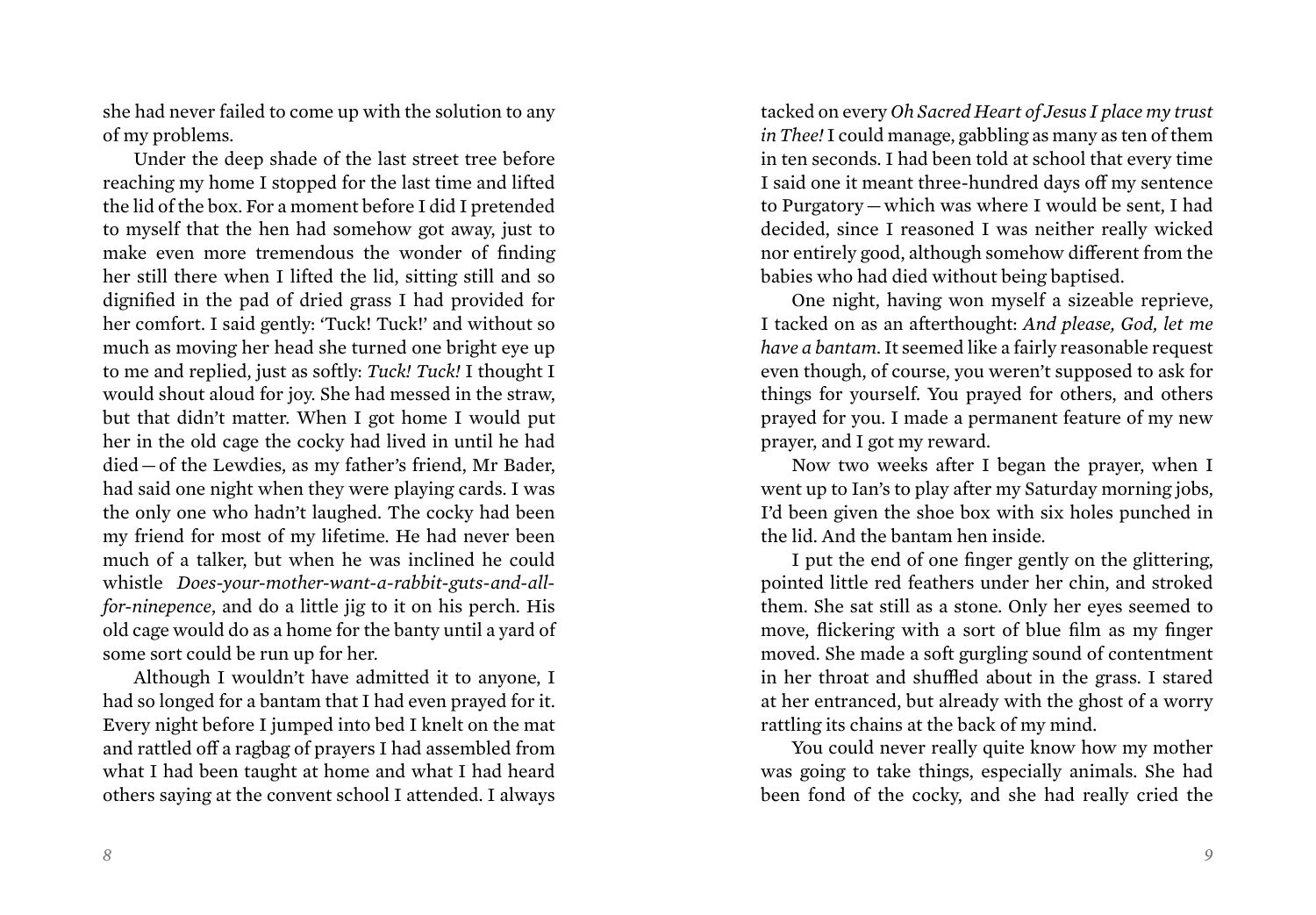morning she took off the old overcoat that covered his cage at night, and found him lying on his back on the floor among the old seeds and cocky-dirt. She liked the dog and the cat, but not the magpie: she only let me keep it because when I brought it home it had had no feathers, practically, and she hadn't expected it to live. All the same, she had given me a good woollen sock of my father's for the little bird to snuggle in until it got some feathers, and she showed me how to chew up bread and milk and dribble it into the little magpie's beak.

She roared blue murder when I brought home the possum from a bird's-nesting expedition — twenty feet up a dead tree out the other side of Fremantle Road, very wild country, I had pulled my arm out of what had looked like a parrot's nest deep in the bough with the baby possum clinging to it, teeth and claws.

I had expected her to have a fit when it got into the belly of the sofa in the living room and scratched out all the sawdust, but in no time at all she had simmered down and was cutting up carrots for it.

Then I brought home my first pigeon, a lovely Blue Bar I got in a trade at school for two golf balls I'd found on the South Perth links. I settled it down in half a kerosene tin on the inside wall of the stable before I told my mother about it, and all she did in the end was to make a rule that I was never to bring home a cock bird — which of course had been my intention from the word go. Pigeons were not only very good to have, just to have them, but they were also good for swapping. When inevitably I brought home a cock bird she made a rule

that all the eggs must be broken. She forgot about it after a while, as I had known she would, and now there were forty or more Blue Bars picking up a living, somehow, around the yard and the stable.

It was touch and go every time I brought home a new animal, and there was only one way to find out what my mother would do about the bantam. I closed the lid of the shoe box, made a last rapt inspection through one of the holes, and padded off in the direction of home.

It was nearly lunchtime when I walked tentatively into the kitchen by the back door. My sisters were doing their music theory and my mother, even before she had dished up the lunch of bubble-and-squeak, was preparing stuffed flaps for tea. *Six lamb flaps, please, Mr Rogers!* I would say at least once a week at the butcher's. *And Mum says make sure it's lamb!* Eighteen pence for the six, plus a few coppers for the vegetables I fetched from the Chinamen's gardens, and we had enough for the whole meal with some left over for school lunches the next day.

#### 'Where's Mickey?'

'He's gone down to the Zoo.' My mother pushed back her chair and wiped her hands on her apron. She had just finished the last of the flaps, which lay in neat little bundles in the baking dish beside her. 'He's helping with the ponies.'

I was consumed with envy. My brother was a school friend of the sons of Colonel Le Soeuf, who ran the Zoo. Saturday afternoons there were penny rides on the beautiful little Shetland ponies for which the Zoo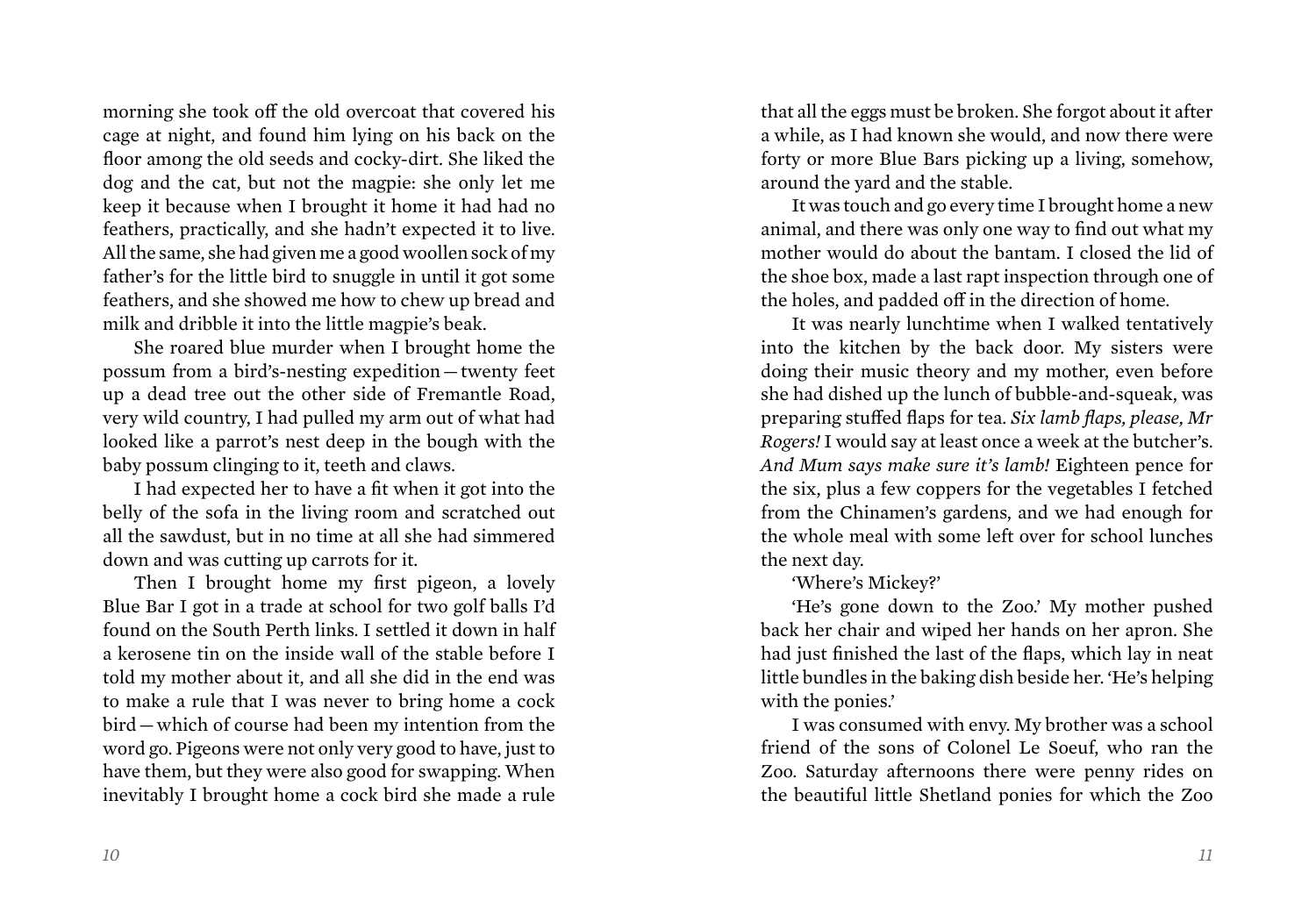was famous, and often my brother was allowed to lead. Even, sometimes, to feed the monkeys and to clean out the cages and aviaries. It was just something he had, like his cricket bat and his football boots and his model yacht, and going away to Kalgoorlie at Christmas with the Young Australia League. And being older.

'He's not coming home for dinner,' my mother said. 'What have you got in that box?'

I held up the box and grinned at her confidingly. This was the moment. 'A banty,' I said. 'Ian gave it to me.'

'Oh? He did, did he?' My mother held out her hand, palm upward, and I placed the box on it. When she lifted the lid she took one quick look and pulled her head back sharply. 'Good Lord! It's covered with stickfast fleas!' She held out the box, still opened. 'Look! Did you know?'

'Yes, Mum,' I said, miserably.

'No wonder he gave it to you. The nerve. You can take it right back to Mr Ian, with my compliments!'

'Oh, no, Mum! *Please!*'

For once, unexpectedly, I was joined in a plea by my sisters. Ordinarily they would have stopped at nothing to thwart me. 'Oh, no, Mum!' they chorused in my wake, craning over her shoulder to look at the bantam. 'She's beautiful!'

'I thought you'd be able to fix the fleas up, Mum,' I said, cunningly.

'Did you, now! Well.' My mother looked closely at the bantam and said: 'Tuck, tuck!' When it said *Tuck, tuck!* back to her she smiled. 'I don't suppose another mouth'll break us.' Over her shoulder she said: 'Peg,

bring me the dripping bowl out of the cooler. Lal, get the kerosene bottle. It's under the sink.' She turned to me, 'Get me a little tin of some sort. Skedaddle!'

When everything was assembled she put a dob of dripping in the tin, poured a few drops of kerosene on it, and mixed it around with her finger. Then she took the hen from the box, set it gently on her lap, and smeared its head with the mixture. 'There you are, banty,' she said, when she had finished, 'that'll do 'til the doctor sees you.' It was what she said to me whenever she pulled a splinter out of my finger, or gave me castor oil or put a Bates' Salve plaster on a boil. She returned the hen to the box and handed it back to me. 'You can't keep her in that box, you know. What're you going to do?'

'I thought I'd put her in Cocky's old cage,' I said, 'until I can … sort of make her a bantam yard.'

'Oh, yes,' my mother said, 'a bantam yard. I see.' She seemed to be laughing behind her words. 'Well, clean the cage out properly. We don't want her dying of what poor Cocky had.'

'The Lewdies,' I supplied, and when my mother looked at me sharply: 'You remember, what Mr Bader said that night.'

'Whatever it was,' my mother said. She seemed to be laughing again. 'Put some nice clean sand in the bottom and some dried grass, and a clean tin with water. What are you going to feed her on?'

'I thought she could have some of Ginger's chaff,' I said, hopefully.

'*Ginger's chaff!*' my mother snorted. 'What in the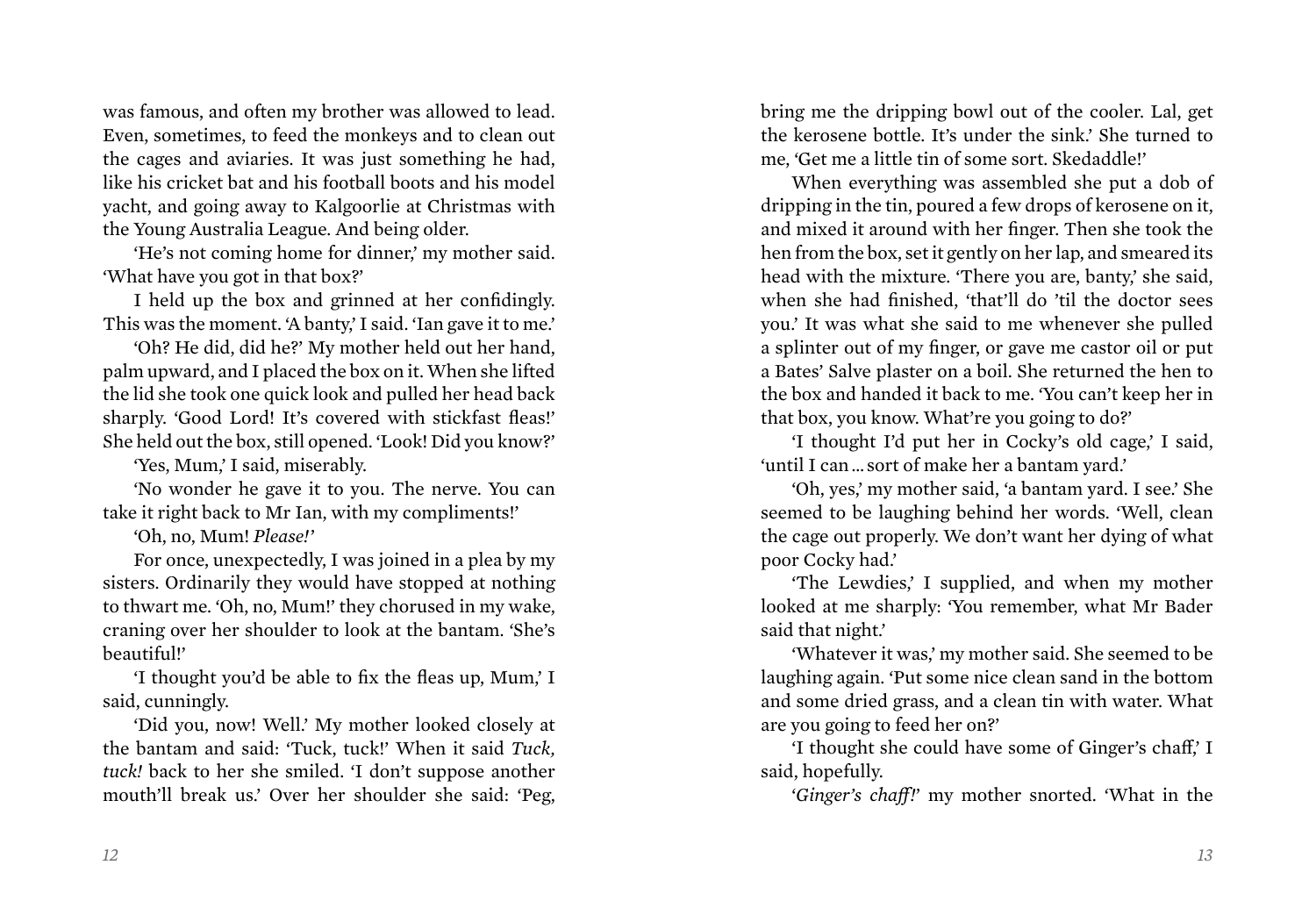name of God do they teach you at school these days?' She leant over to the dresser for the black leather handbag which always lay there, easy to the reach, and took out a sixpence. 'Your picture money for next Saturday night, don't forget,' she said, as she handed it to me. 'Duck over to Mr Faddy's and get sixpennyworth of wheat. And don't drag your feet. Two shakes of a dead lamb's tail and I'll be dishing up!'

That night after I'd gabbled my customary litany, I crept back out into the living room. The wonder of prayer and the way it had been answered had become too much for me to keep it to myself. I had to share it. My mother was sitting in the living room, doing what she called fiddling the books. They were spread out in front of her at the big polished jarrah table.

'Mum.'

'What is it?' She didn't raise her head. 'You're supposed to be in bed, Tommy-dodd. Up early tomorrow.'

'I've got a secret.'

She glanced up quickly. 'Have you, now. What is it?'

'I asked …' I stared at my toes. It was going to be harder than I had thought. 'I asked God to give me the banty. A long time ago. And he *did!'*

'Glory be to Holy Saint Denis!' my mother said, 'So we've got a blessed saint in the family!' She put a hand under my chin and raised my face to her own. 'Tell you what. You get down on your hunkers and ask him to let us win the Charities. Or we'll soon be in Queer Street.' She kissed the top of my head. 'You should be asleep by now, not worrying about God. Off you go.'

Once more between my sheets I lay thinking with some alarm of what she had said. The Charities I knew about, a sort of big raffle with a lot of money for first prize. We were always talking about winning it. But — Queer Street? I worried at it, trying to remember some street in South Perth called *Queer*.

And did it mean we were going to sell the shop? And shift? I couldn't imagine living anywhere else. The river and the polo grounds and the bush. And the Chinamen's gardens and the Zoo. And school, and all my friends. Perhaps Mickey would know. He was older. I raised myself on an elbow and peered across the room at the other bed. There was no movement in it. Mickey was soundly asleep.

I lay back against my pillow and tugged the covers about my neck. It was not in my nature to worry for long about anything, and soon I began to mull my way along other avenues toward sleep. On the very edge of it I remembered the Charities! I'd been going to pray for us to win it. Never mind. Tomorrow night would do as well. The shape of prayer in my consciousness changed gradually to the shape of the bantam, and my whole mind became a reflection of the little brown hen in her cage up in Ginger's stable. *Whatever happens*, I exulted, *whatever happens, I've got the banty!*

The day after her arrival the bantam hen was let out of the cocky's old cage, showing no sign of stickfast flea at all. She was perfectly at home from the first moment of freedom, and immediately all thought of building any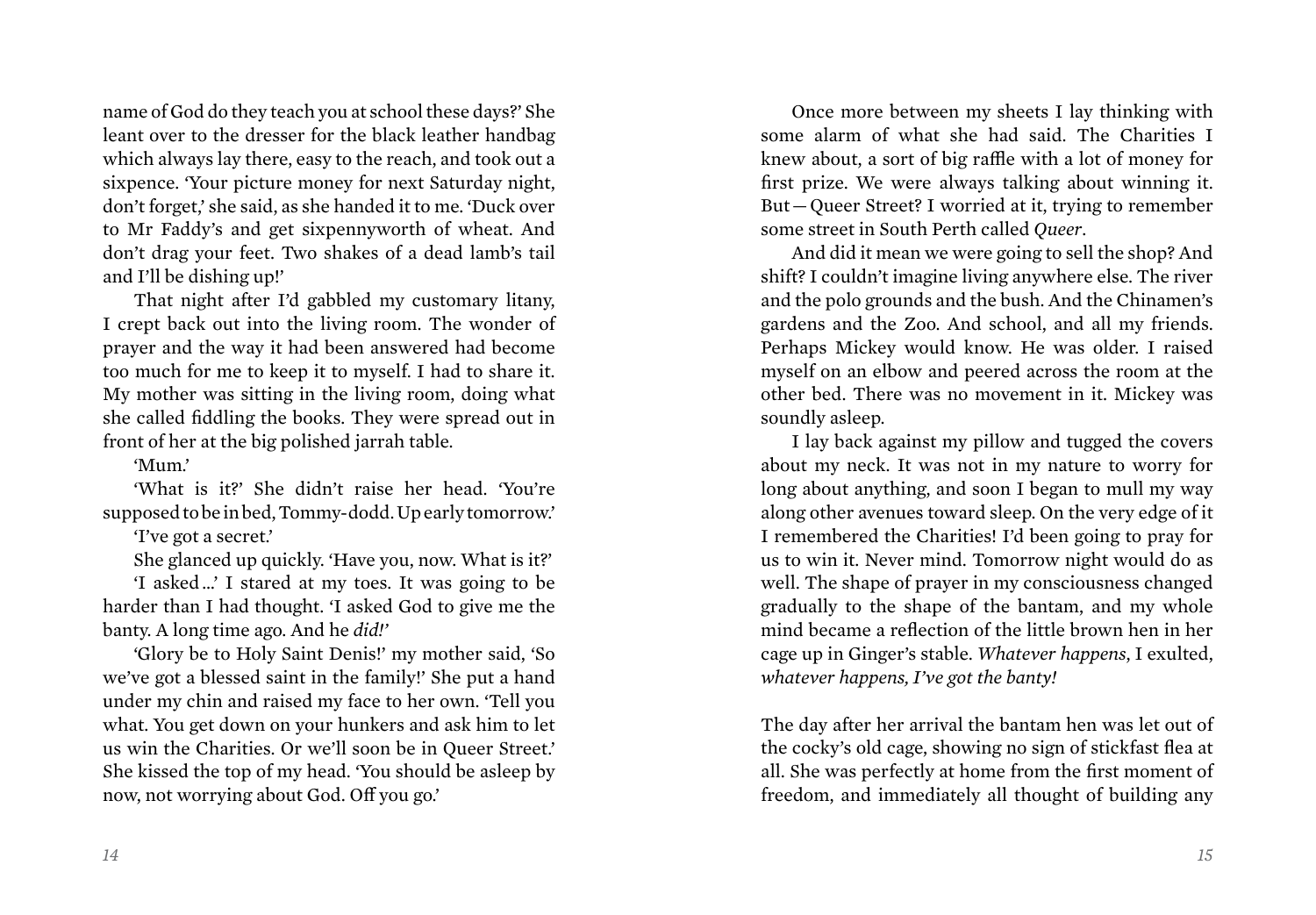sort of yard for her was forgotten. When she was not scratching and clucking about the stable she would sit ruffling in the black sand outside the kitchen, where from time to time my mother, working inside, would chat affably to her through the wire door.

On the morning of the second Saturday after she joined the family my brother beckoned me into the chaff shed where he was preparing the breakfast feed for old Ginger and Biddy, the cow. 'Look behind the tea-chest,' he said, mysteriously, 'see what you'll find.'

The tea-chest, full of folded chaff bags, stood six inches from the wall of the shed, and I peered behind it. I didn't know what to expect because I was never sure what Mickey was up to. My heart leapt into my throat. In a little hollow in the sand and chaff of the shed floor there were four eggs, exquisite, golden brown, delicately rounded at one end and as delicately pointed at the other; not nearly as big as a chook's but twice as big as a pigeon's. There could be only one answer.

'The banty's?'

My brother nodded absently. He was looking at the eggs in a calculating sort of way. 'If you painted a ring of spots around the fat end,' he said, 'two sorts of brown, light and dark, you could swap them off as chickenhawk's.'

'Don't you! They're mine, Mickey. When'll there be chickens?'

'Don't be dopey. You've got to have a rooster.' My brother, turned fourteen, stared past me at the open door of the shed. 'You've got a father, haven't you? Well.' He picked up the kerosene tin he had been filling with chaff-and-bran, and put a dipper of pollard in it.

'Look up now, I've got to feed Biddy.'

I stood staring at the four eggs. A rooster. Of course. It was the pigeons all over again. A bantam rooster. I knew where there were plenty of them, but it would take some planning to get my hands on one.

The back fence of the South Perth Zoo, a mile or so from our home, abutted a quiet, well-bred street of substantial private houses in what we called 'the other end' — the posh part of the suburb.

I was hampered and annoyed by the presence of my sisters, Peggie and Alice. They had insisted on accompanying me when — inadvisedly in their presence, after lunch — I had asked my mother's permission to go to the Zoo. I had protested vigorously, particularly in view of my plan, but as always the last word had stayed with my mother. She could see no reason, she said, why just for that I couldn't bear to have the company of my sisters. And that was that.

'You go on down to the gate,' I told them, as we walked along the quiet street. 'I'm going to climb the fence.' I turned to Peggie, my older sister, who held the money our mother had given us – three three pences to get into the Zoo and three pennies to spend. 'You give me my fourpence, Peggie.'

'We're going to climb the fence too,' she said, as she handed it over, 'you can give us a bunk.'

'You can't! You're a *girl!*'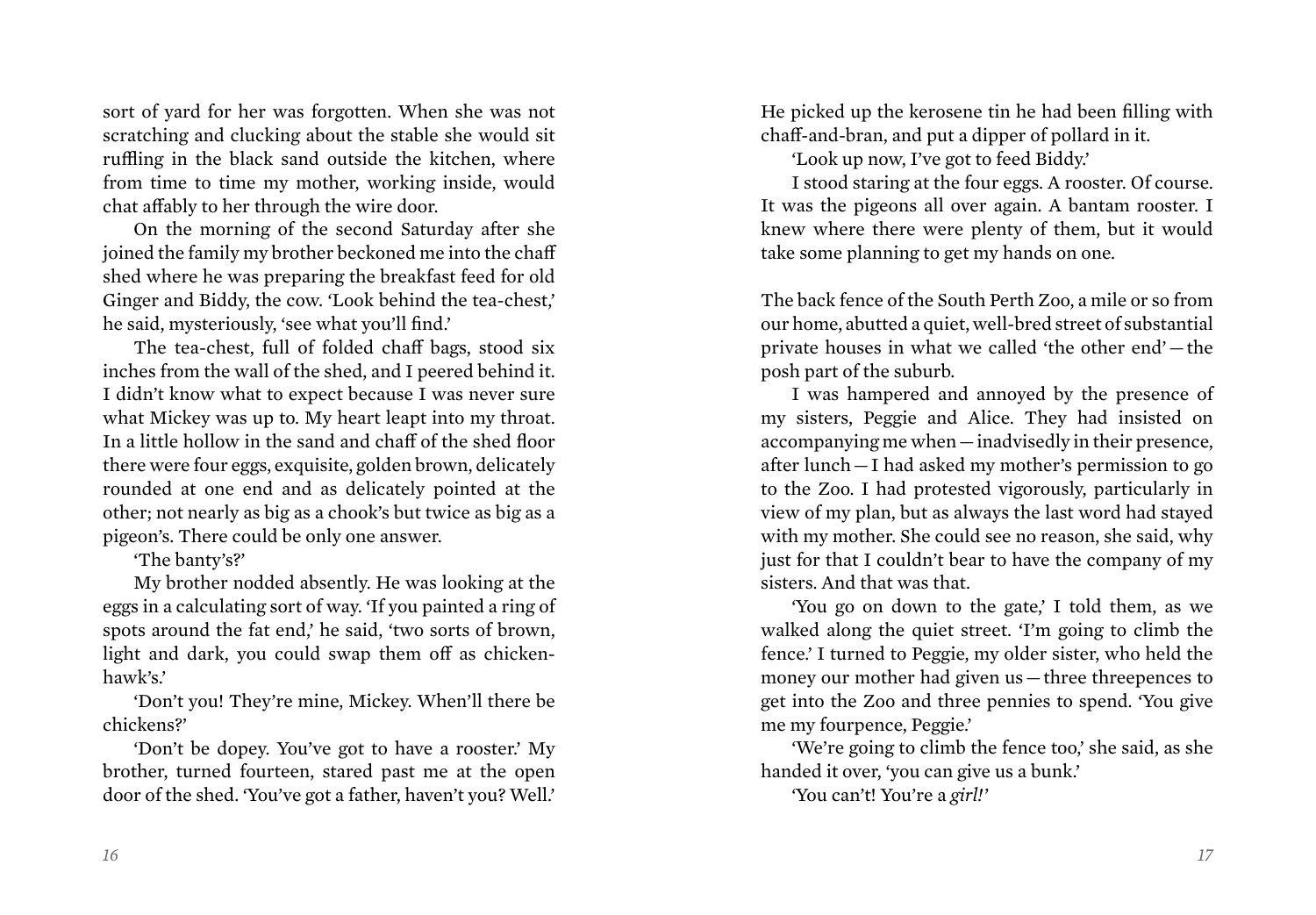'Don't be stupid. I can climb better than you. I beat you up the lilac tree.'

'That's different.' I didn't like to be reminded of the defeat. 'This is a *fence*, and *high*. And people'll *see* you.'

'Pooh,' she said. She glanced up and down the street. 'There's nobody. Anyway, they don't know us down this end.' She started across the road. 'Come on, Lal.'

I glanced up and down the street, as my sister had done. It was still, as if everyone south of the river had been sleeping off a heavy lunch. The hot afternoon air was heavy with the throbbing of doves and the scent of the gum trees shading the road. There was nobody, as Peggie had said.

I crossed the road and stood with my sisters at the base of the Zoo fence. It was six feet high with a single strand of barbed wire along the top. I felt uneasy, although not because of the climb. I had done it often enough before, and by myself I would have been up and over like a rat; I could see no point in parting with a hard-to-come-by threepence when you could get in for nothing. It was the girls. You never knew what they would do. What if they got stuck on the wire?

'Oh, *Gawd!*' I stopped and locked my arms about Peggie's knees. As she drew herself up, her sandshoes giving her some purchase on the rough wood of the pickets, I straightened my knees and heaved. When I had raised her as far as I could I slipped my grasp down to her calves and repeated the lifting manoeuvre. That put her hands on a level with the top of the pickets, and from there she could raise herself and drop over to

the other side. I looked up to see how she was going. Directly above my head I could see her white bloomers, held by elastic just above the knees. If she had not been my sister I would have chanted the ritual: *I see a poppy-show all made of calico!* And if I had not been her brother she would have returned me, pertly, the ritual: *All clean and well paid for!* As it was I merely grunted: 'Hurry up, Peggie! And mind the wire!'

Before she had negotiated her way down the other side of the fence I had bunked Alice to the top. I was already on the ground, inside the Zoo, when she dropped beside me. It was a spot where I had climbed the fence on other occasions, but I stood and looked about me cautiously. We were separated from the formal area of the Zoo by a surviving narrow belt of natural bush. I knew from past experience the free-roving peacocks nested there: even as we watched, breathless, one of the great birds minced primly past us, its coroneted head bobbing backward and forward in time to its fastidious strut, the folded fan of its splendid tail swaying heavily an inch or so from the ground behind it. The nearest animal yards — some camel paddocks, the elephant's stockade and the lions' enclosure — were quite some distance down a sandy slope, but you never knew when some nosey keeper might take it into his head to have a look around. The first thing, I assured myself, was to shake off my sisters.

'I'm going somewhere. You two go somewhere else.'

'We can't,' Peggie said. 'We've all got to go home together. Mum said.'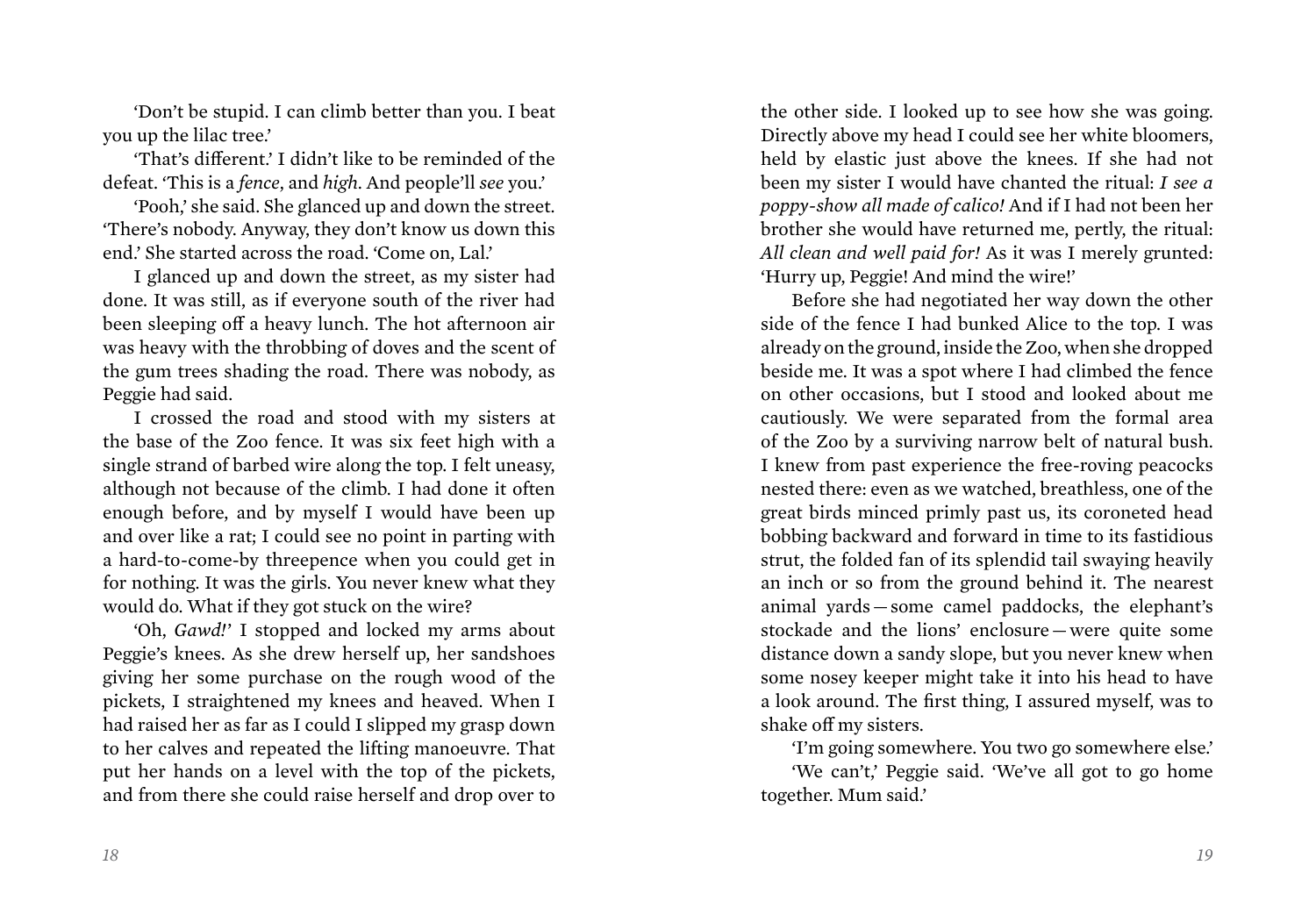'Just tell Mum we got separated, or something. I'm not hanging around all the time with you.'

'I'll tell Mum you ran off and left us,' Alice threatened. She was always the first to resort to tattling.

I took off down the slope. I knew I had her blocked. 'You do, and *I'll* tell Mum *you* climbed the fence!' You had to fight fire with fire.

I detoured to visit the big tree where the peacocks roosted after dark, and picked up a fistful of orangecoloured wing feathers, and one or two long, lovely tail feathers, which the birds had dropped overnight. The nearby elephant's stockade was empty, its occupant most likely down by the main gate giving rides to earn its keep. In the lions' enclosure the biggest lion was crouched on the cement floor worrying a huge hunk of purple meat stuck with gobs of bright yellow fat. I knew horses were killed to feed the lions. Once I had heard the sound of a rifle shot from the yard behind the pens, and sometimes there was bloody water running in the gutter under the gate. I hurried past, revolted by the stench of death and lions' dirt which clouded the whole place.

I knew exactly where I was going. I could have got there in a few minutes except that for my purpose there were still far too many people wandering the gravel paths among the enclosures.

I stood for perhaps fifteen minutes watching the crowds of tennis players on the grass courts, the girls all in white pleated skirts and most of the men in cream silk shirts and long cream pants: the few who wore

shorts got whistled at and had fun poked at them by the onlookers.

In front of the bandstand at the edge of the tennis courts I spent another fifteen minutes listening to the music of the RSL band, and watching four children who sat in the front row of wooden benches sucking lemons. All children I knew believed that it would make the bandsmen blow spit into their trumpets and I stared hopefully at the uniformed men on the stage, waiting for it to happen. I had tried it myself, and although I had never seen it work, I kept an open mind on it.

At the kiosk I spent a penny on four of the lolly-balls that changed colour as you sucked them. I watched the main storehouse for the animals' food until I saw a keeper wheel out a barrow of carrots and lettuces, and disappear among the yards: then I ducked in and filled my pockets hastily with the monkeys' shrivelled little windfall apples. They always tasted better than any other fruit I'd ever eaten. When I came out again there were no adults about — only a few children looking at the monkeys. I jumped the guard fence around the cages, and under their scandalised gaze, helped myself to whatever peanuts had bounced back off the bars.

I visited the snake house just to drop one of my monkey-apples onto the head of the crocodile, I knew he would be lying asleep in his sunken pool. He blinked and yawned and went back to sleep. Better entertainment promised at the python's pit, where a stupid white hen, obviously unaware of its danger, strutted and pecked at the sand not six feet from those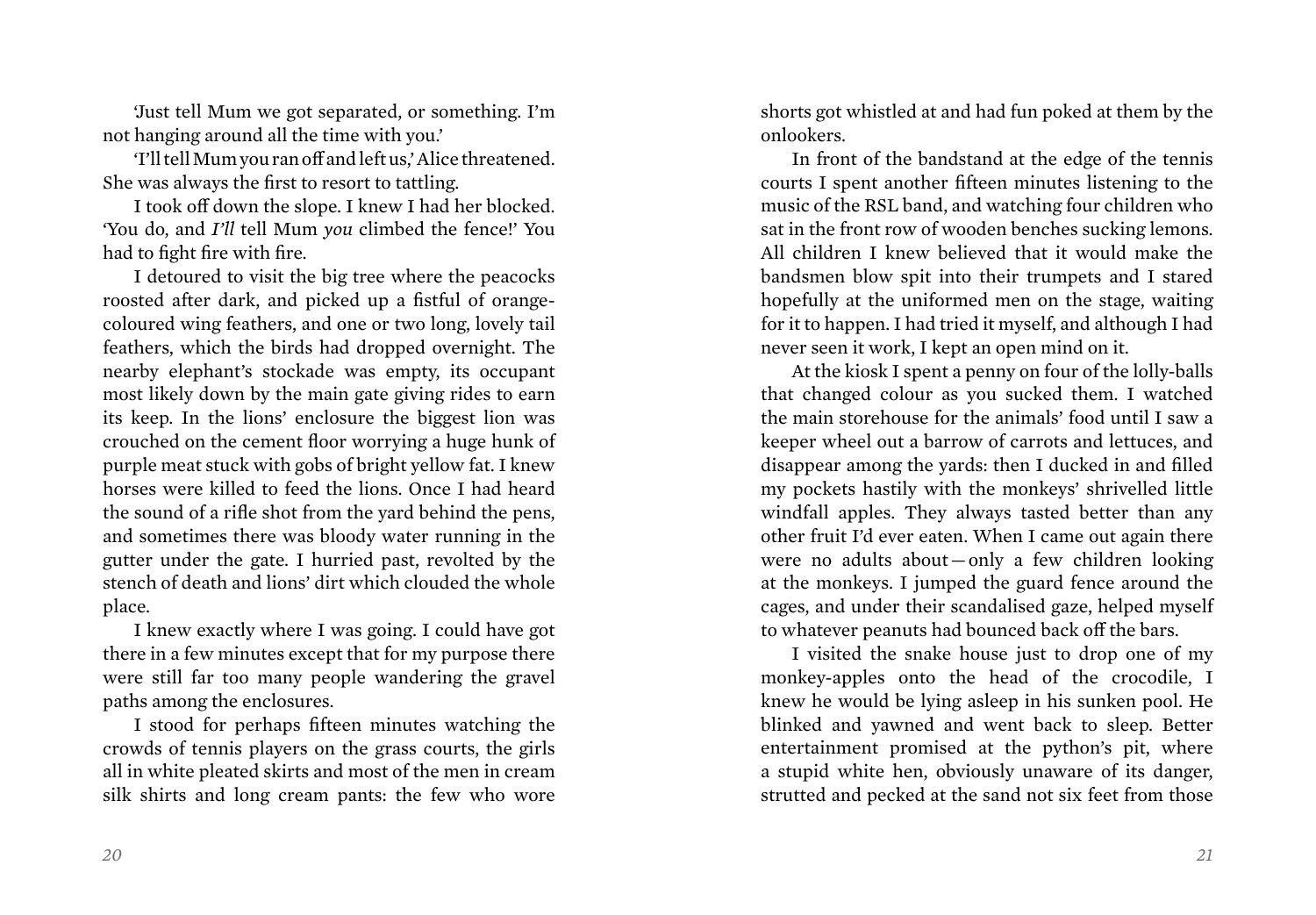dreadful rainbow coils. My nose pressed against the glass, I stood entranced for ten minutes, hardly daring even to suck my lolly-ball. Momentarily I expected the snake to lunge forward, as they did in the books I read, and engulf its prey. It did nothing of the kind. It lay on the sand, its horrible spade head motionless only inches above that shimmering hawser of flesh, its yellow stone eyes glaring malevolently at nothing. Finally I gave up and walked out into the avenue. It was getting late, and I decided it was time for me to do what I had to do.

'Now or never!' I muttered grimly to myself. It was the sort of thing said by the masterful schoolboys in the comics I read every week: I wasn't allowed to have them at home, but I borrowed them at school.

I stood with my chin on the middle wire of the fence around the buffaloes' yard, considering the situation. Grey and bald, like huge baby mice in a nest, the animals crowded in the farthest corner of the yard: only one, seeming asleep, stood beside the feed boxes alongside the shed under a spreading peppercorn tree. To get to the shed I would have to pass perilously close to it, but … I had watched the keeper walking among the animals, and they had never taken the slightest notice of him. Still, as I prepared to climb between the wires, I was not going to deny myself the pleasure of a spine-tingling thrill of terror over something I was absolutely certain would not happen.

The door of the feedshed was open, which was practically necessary to the success of my plan. As I had anticipated, crowds of bantams were wandering in and out of it, scratching under the feed boxes and even between the legs of the dreaming buffalo. *The most beautiful bantams in the world!* I thought, covetously — bossy hens like my own banty, whole flea-packs of cottonreel chickens darting around, unbelievable roosters dripping with gold and amber and ivory. During so many visits to the Zoo I had mourned the seeming impossibility of my ever acquiring such a rooster — but I was to achieve my ambition so simply and so swiftly I would hardly have time to think about the risk attached to the kidnap.

To put off the moment of decision as long as I could I took out my lolly-ball and examined it. I'd reached the purple. I put it back, and with a last glance up and down the avenue, I stowed my fistful of peacock feathers on the ground at the base of the fence. Then I eased myself between the wires into the yard.

As I pelted across it the buffalo in the corner took absolutely no notice of me — if they even saw me at all, dreamily chewing their cuds under the burden of their wide, murderous horns, they gave no inclination of it. The one by the feed boxes watched me, but made no movement. Only the bantams, when I was halfway toward the shed, took off in panic, flying like pigeons. Those nearest the shed darted inside, as I had hoped they would. I hurled myself after them and saw in an instant that a knot of them had crowded into a corner behind a leaning bag of chaff.

Almost automatically my hands fastened around a splendid rooster of black and gold lacquer, with an ivory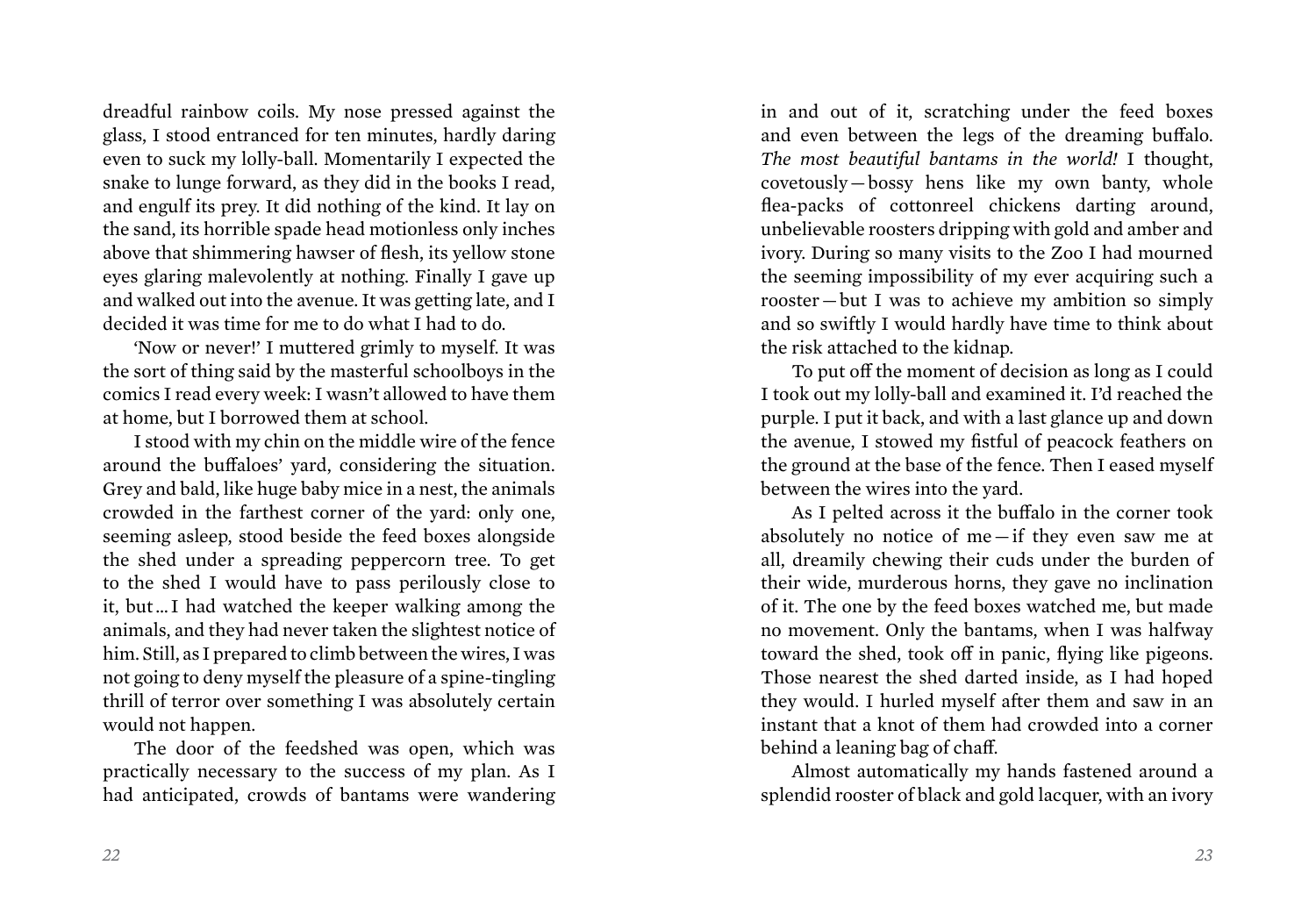cowl and arching tail of iridescent green. *Oh*, I thought, staring at it in the dusty gloom. *You must be the king of them all!*

It struggled for a moment and then lay quite still in my grasp, its heart pounding against my palms. Straining it against my chest with one hand, I whipped a piece of string out of my pocket and tied its legs together. Then I unbuttoned my jacket and shirt, shoved the rooster in against my skin, and buttoned up.

My heart was pounding as hard as the rooster's when I turned to squat at the doorway. The buffalo in the corner, and the single one by the feed boxes, were still there and, it seemed, still completely uninterested in me. The avenue was still empty of people, and — more importantly — of keepers. Within seconds I was through the fence again, and had picked up my feathers. Within minutes, delightfully goosepimpled to think of the dangers I had faced and overcome, and congratulating myself heartily on having got away with it completely, I as well on my way to the back fence of the Zoo.

I had a shock coming to me. As I was padding along beside the high paling fence of one of the camel yards, with the back fence in sight, a gate opened about thirty feet ahead of me A keeper wheeled an empty barrow out. He closed the gate behind him, and began to walk toward me. Oh, gawd! *Bugger-bugger-bugger!*  For a moment I thought desperately of turning around and walking away along the way I'd come, but realised that would only arouse the keeper's suspicions. I kept plodding forward, my premonition of impending

disaster heightened by a sudden wriggling against my ribs. Luckily my jacket was a hand-me-down from Mickey, still too big for me, and the movement wouldn't be too easy to detect. Nevertheless I kept my hand in my pocket and pressed my arm against the rooster to keep it as quiet as possible.

As I drew alongside the barrow the keeper said: 'A bit late for you to be leaving the Zoo, sonny!'

'I'm just going home.'

'You're taking a funny way to the gate, then!'

'I wanted to see if I could find some more of these.' With my free hand I raised my fistful of feathers, and the rooster squirmed more imperatively against my side. I froze. 'I was going by the peacock tree.'

'The peacock tree?'

'That big gum tree up by the elephant's yard. The peacocks go up it at night, I reckon. You always find some feathers there.'

'Let me see those, sonny!' The keeper held out his hand for the feathers. 'Did you know boys have been catching peacocks and pulling the feathers out of their tails?' He had been examining the ends of the feathers closely as he spoke, but suddenly he looked up into my face. 'You don't do that, do you?'

'Oh, *no!*' I was really shocked, and I think it might have shown in my voice. 'I only *pick* them *up*, like at the peacock tree!'

'All right then.' The keeper handed back my feathers. 'Off you go — no, wait a minute!' My arm against the wriggling rooster, I froze again. 'When you go out the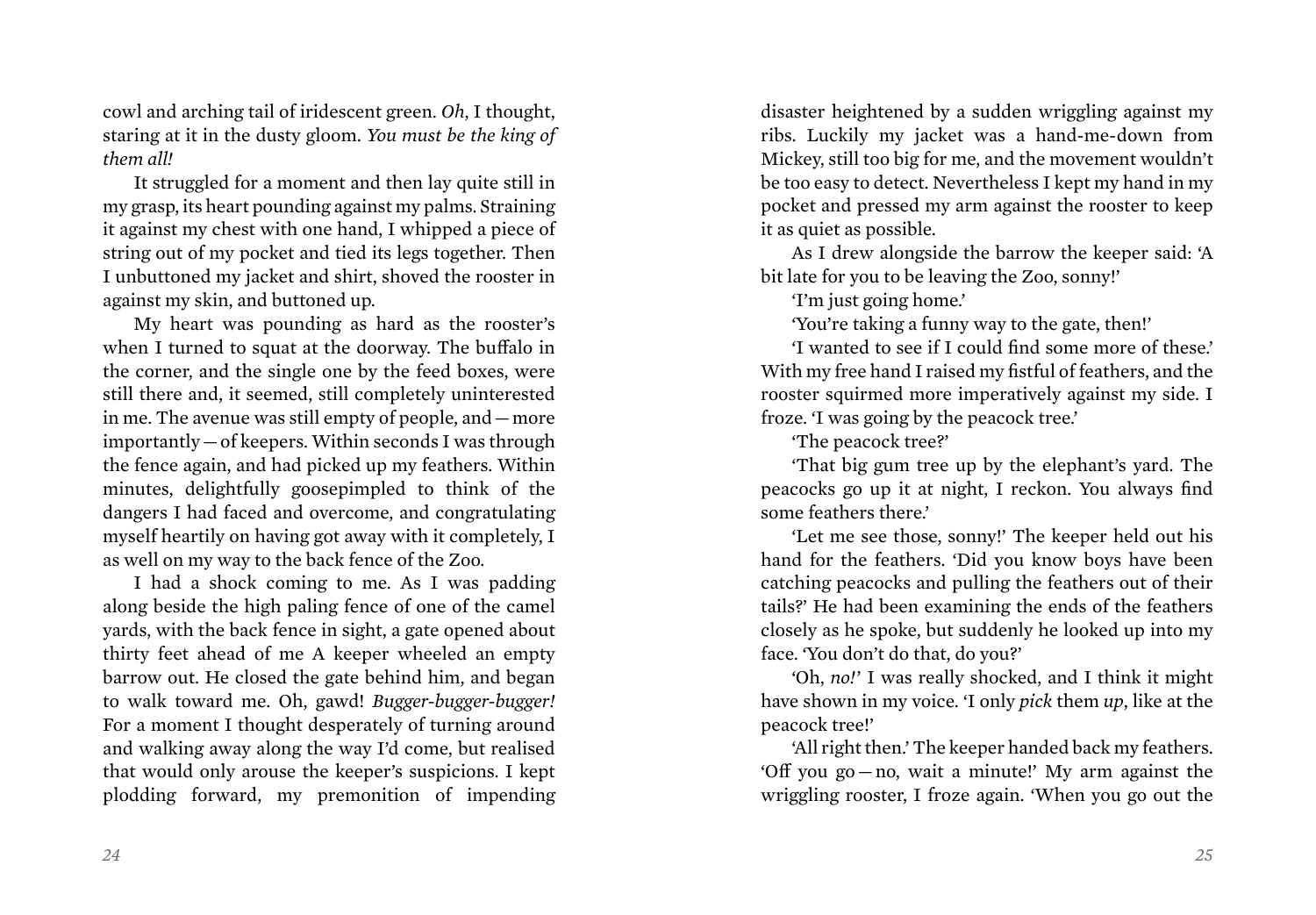gate you can do something for me. You know Miss Le Soeuf? Good. Then tell her Keeper Hope said one of the camels in the top yard looks a bit down on it. She better tell the Colonel. Remember that?'

'One-of-the-camels-in-the-top-yard-looks-abit-down-on-it-and-she'd-better-tell-the-Colonel!' I gabbled. I could hardly contain my longing to be outside the Zoo fence and on my way home safely, with my rooster. It would be dreadful to get so far and then be tripped up some little thing. 'I'll tell Miss Le Soeuf, Mr Hope!'

'Good lad. Here's something for your trouble.'

The keeper took a thrippenny bit out of the pocket and handed it to me. Half of next Saturday night's picture money already, and here it was, only Sunday! But what could you do with one hand full of feathers and the other jammed in your pocket to keep the rooster from jumping around?

'Thank you, Mr Hope — but I couldn't take it.' I tried to make it sound as if I didn't care very much for money at all. 'Mum and Dad don't let us.'

'Well, then — you're a good boy to do as you're told,' the keeper said. 'Off you go.'

I hadn't gone ten yards from the Zoo gates before I'd opened my jacket and my shirt to let the rooster look out. He seemed quite comfortable, although very watchful. The warmth of him nestled against my side made the long walk home seem shorter. Also I was buoyed up by a feeling of virtue at having refused the keeper's thrippence: by the time I reached our own back gate I'd almost convinced myself that only obedience to my parents' wishes had stopped me from pocketing it.

As I turned into our backyard the river at the bottom of the road was already getting dark, and chips of yellow were beginning to wink here and there along the flat grey shape of the city on the other side. Light spilled from our back door, and I knew that my mother would be at the stove inside, cooking something for our tea. I could hear one of my sisters doing her practice at the piano: Peg, because Alice could only play one piece, over and over, and it wasn't the one I could hear. I knew Alice would be in their bedroom devouring one of the comics for which she traded part of her lunch, or her lunch money, at school. My father would be sitting in his chair reading the *Sunday Times*, and Mickey would be sprawled on the floor varnishing his model yacht again, or fiddling with his egg collection, or making a shanghai: he was always doing something by himself. It was nice to stand outside for a moment and think that none of them knew what I had done, or that I was going to give them the surprise of their lives.

At the same time there were problems, and I had to do some planning. I would be in for it, for sure, for being late, and perhaps also for having gone off and left Peg and Alice at the Zoo — although I hoped my own threat to them might have blocked their usual treachery. And there was the matter of the cow's grass and the morning's wood, but I reckoned Mickey could have cut the cow's grass and brought in the wood. In any case it wouldn't hurt fat Biddy to make do on her chaff-and-bran, for